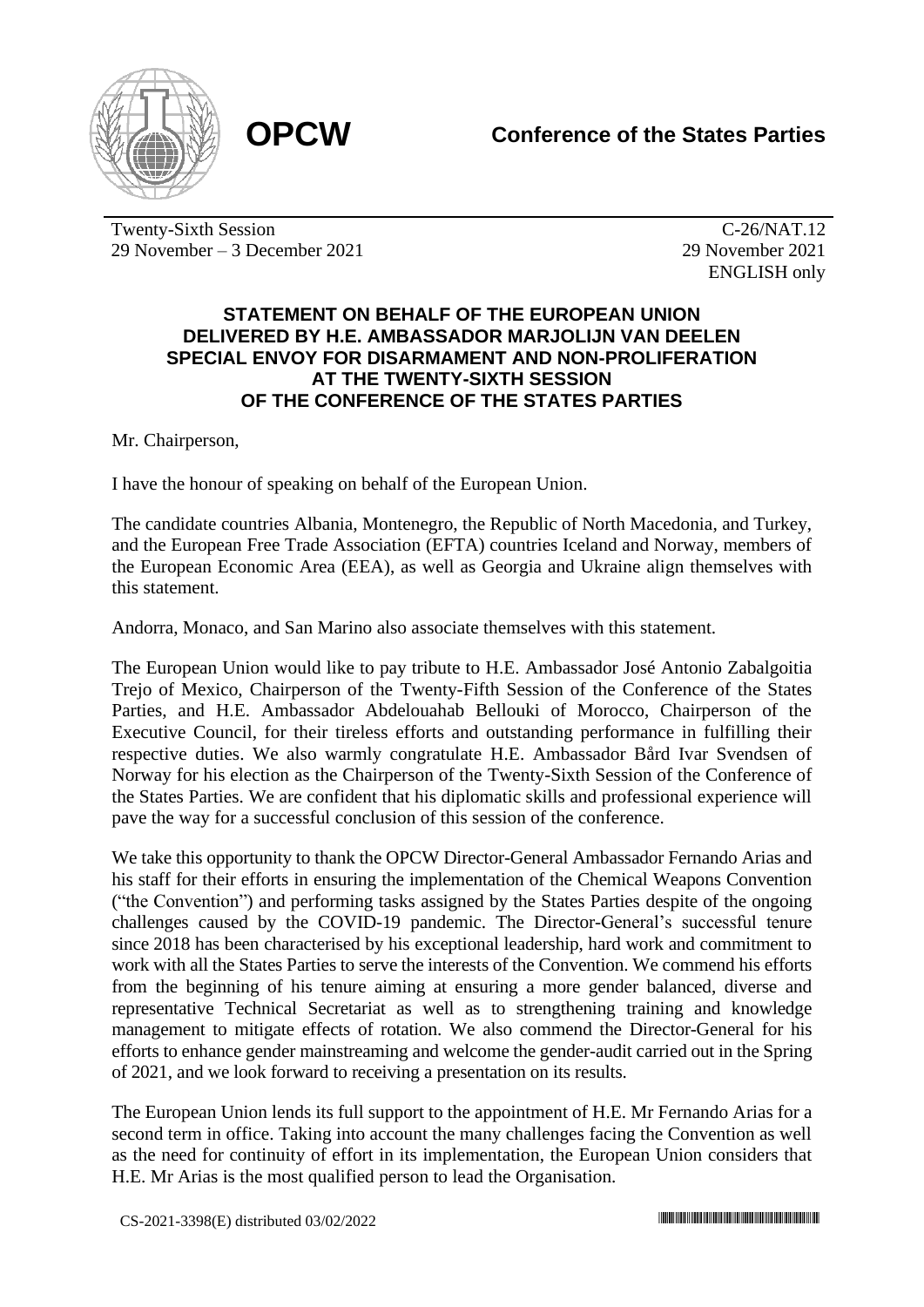C-26/NAT.12 page 2

The European Union reiterates its full confidence in the OPCW Technical Secretariat, its professionalism, impartiality, and well-established technical expertise. We remain steadfast in defending the Organisation against deliberate and baseless attacks on its integrity and credibility. The European Union recalls that on 27 October 2021 the United Nations General Assembly First Committee reaffirmed its strong support for the Convention and the OPCW in the resolution on the implementation of the Convention (A/C.1/76/L.10) prepared annually by Poland. In this context, we underline the complementarity of the work between the OPCW and the United Nations and appreciate the regular sharing of information of the OPCW activities and investigations with the United Nations Secretary-General and the United Nations Security Council.

The use of chemical weapons by anyone, anywhere, at any time and under any circumstances is a violation of international law and can amount to the most serious crimes of international concern ‐ war crimes and crimes against humanity. The re-emergence of chemical weapons is one of the most urgent threats to international peace and security and has to be dealt with firmly and collectively. The European Union urges all States Parties to live up to their responsibility to protect the integrity of the Convention, a key instrument of the international non-proliferation and disarmament regime, and to uphold the global chemical weapons non-use norm.

The decision adopted by the Twenty-Fifth Session of the Conference of the States Parties on suspending the voting rights and privileges of the Syrian Arab Republic due to Syria's failure to comply with the Convention, is a strong message by the international community against impunity for the use of chemical weapons, and in defence of international law and international humanitarian law. The European Union welcomes the decision and considers it an appropriate response by the Conference of the States Parties to the clear violation of the core principles of the Convention by the Syrian Arab Republic. This decision comes eight years after the adoption of the United Nations Security Council resolution 2118 (2013) and is a consequence of the continued failure of the Syrian Arab Republic to fully declare and destroy its chemical weapons programme. In order to reverse the decision, the Syrian Arab Republic needs to resolve the pending issues, declare the full extent of its chemical weapons programme, and return to full compliance with the Convention.

The Syrian regime's failure to respect its international obligations under the Convention is substantiated through comprehensive and thorough investigations carried out by the OPCW-UN Joint Investigative Mechanism (JIM) as well as the OPCW Declaration Assessment Team (DAT), Fact-Finding Mission (FFM) and the Investigation and Identification Team (IIT). The European Union strongly condemns the use of chemical weapons by the Syrian Arab Air Force in Ltamenah in March 2017 and in Saraqib in February 2018, as concluded by the OPCW IIT reports.

The European Union commends the work of the Technical Secretariat on all aspects of the Syrian chemical weapons programme, including the confidential briefings to States Parties on their on-going work and working methods. We also commend the Director-General's continuous efforts to engage with the Syrian Arab Republic and encourage the Syrian Arab Republic to constructively engage and ensure that progress is achieved, including on the question of the timely issuance of Visas for OPCW staff, as there is no alternative to cooperation. Denying OPCW staff to access Syria obstructs the work of the Technical Secretariat and its ability to implement its mandate and to deploy on the ground. This contravenes States Parties' obligations under paragraph 7 of Article VII of the Convention. We call on the Syrian Arab Republic to grant visas for all OPCW personnel in a timely manner, as required by the Convention and United Nations Security Council resolution 2118.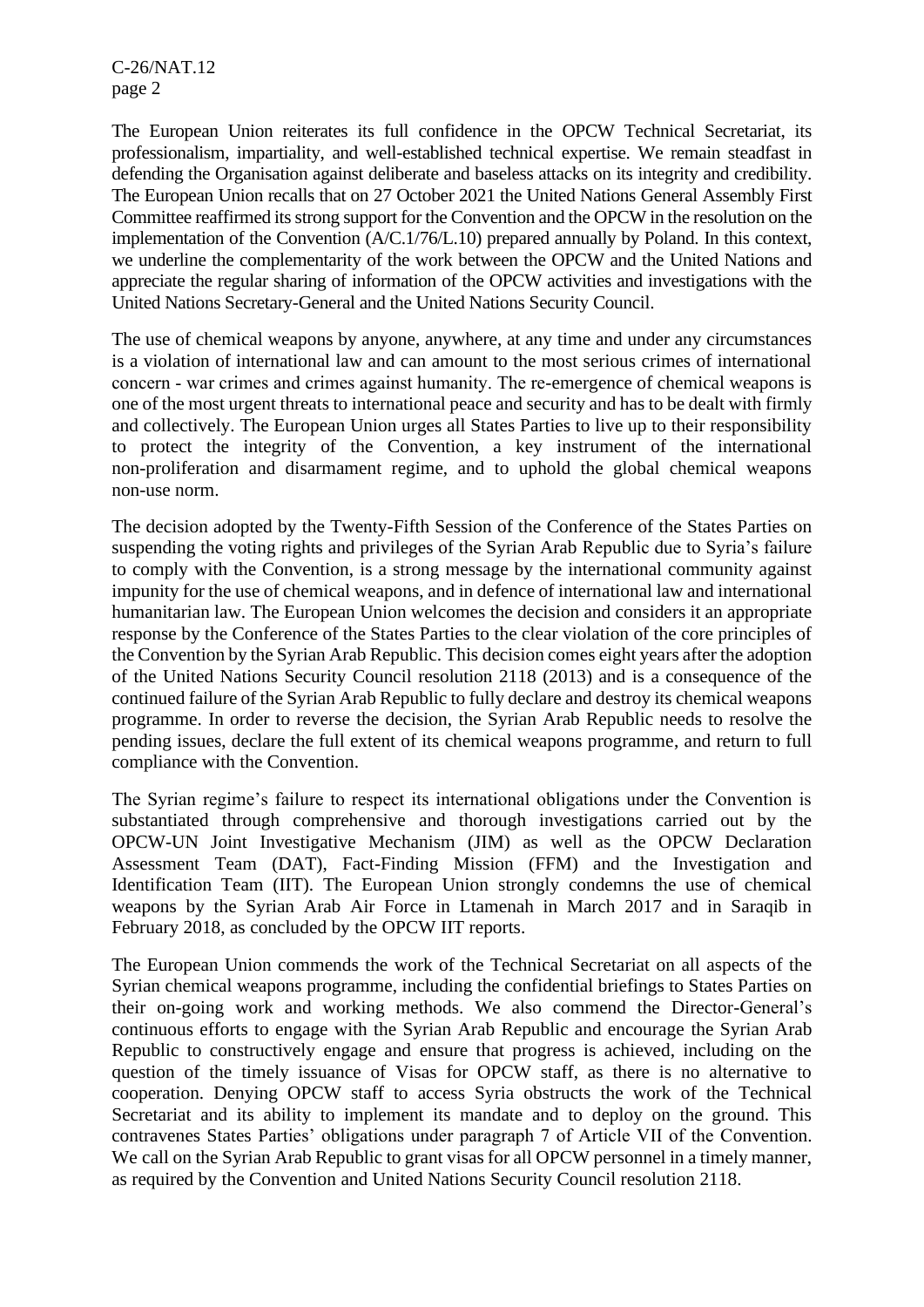The European Union looks forward to the continuation of the work of the IIT and the release of its next report and is determined to ensure full follow-up of all findings. We have already imposed restrictive measures on 32 senior Syrian officials and scientists and two entities for their role in the development and use of chemical weapons in the Syrian Arab Republic. We are ready to consider introducing further measures as appropriate, and we will continue to work towards ensuring full accountability for those responsible for these egregious crimes.

The European Union and its Member States will continue to work at national and international levels in order to address chemical weapons attacks and other atrocities committed in the Syrian Arab Republic. The European Union also continues to support collective efforts to ensure accountability for perpetrators, including of chemical attacks through the International Partnership Against Impunity for the Use of Chemical Weapons.

Addressing the threat from chemical weapons use is a key item on the Executive Council agenda and is essential for upholding international norms related to chemical weapons use. The European Union once again underlines its strong concerns that the Russian Federation has not reacted to international calls, including those reiterated on the occasion of the last session of the Executive Council, to thoroughly and in full transparency investigate the assassination attempt on the Russian opposition politician Mr Alexei Navalny who was poisoned in Russia by a military chemical nerve agent of the novichok group in August 2020, a substance developed by Russia. The European Union has condemned the poisoning in the strongest possible terms. The poisoning has been confirmed, beyond doubt, by specialised laboratories in Germany, France, and Sweden, as well as by the OPCW.

The European Union calls on the Russian Federation to fully cooperate with the OPCW to ensure an impartial international investigation and is, in this regard, concerned that Russia appears to no longer consider a technical assistance visit to the Russian Federation relevant, despite the readiness of the OPCW Technical Secretariat to deploy its experts in order to help clarify the case. The European Union once again urges the Russian Federation, in full transparency and without further delay, to disclose and credibly explain the circumstances of the assassination attempt.

Impunity for the use of chemical weapons must not and will not be tolerated. Those responsible for the assassination attempts must be brought to justice. On 15 October 2020, the European Union imposed restrictive measures under its chemical weapons sanctions regime against six Russian individuals and one entity responsible for inducing and providing support to the poisoning of Mr Alexei Navalny with the novichok toxic nerve agent. Previously, the European Union has introduced sanctions on four senior officials from the Russian military intelligence service involved in the poisonings with novichok in Salisbury in 2018.

The Convention is a key instrument of the global non-proliferation architecture. It requires a predictable and solid financial base to reach a world free of chemical weapons. The Director-General's proposed biennial Draft Programme and Budget for 2022-2023 enables the OPCW to continue its vital work including cooperation and assistance projects. In this context, the European Union calls upon all States Parties to pay their assessed contributions in full and on time.

A successful transformation of the OPCW laboratory into a Centre for Chemistry and Technology (ChemTech Centre) will be key to enhancing the Organisation's capacity to perform its core tasks in verification, inspection, and capacity building. An important number of States Parties have committed voluntary funding to the establishment of the ChemTech